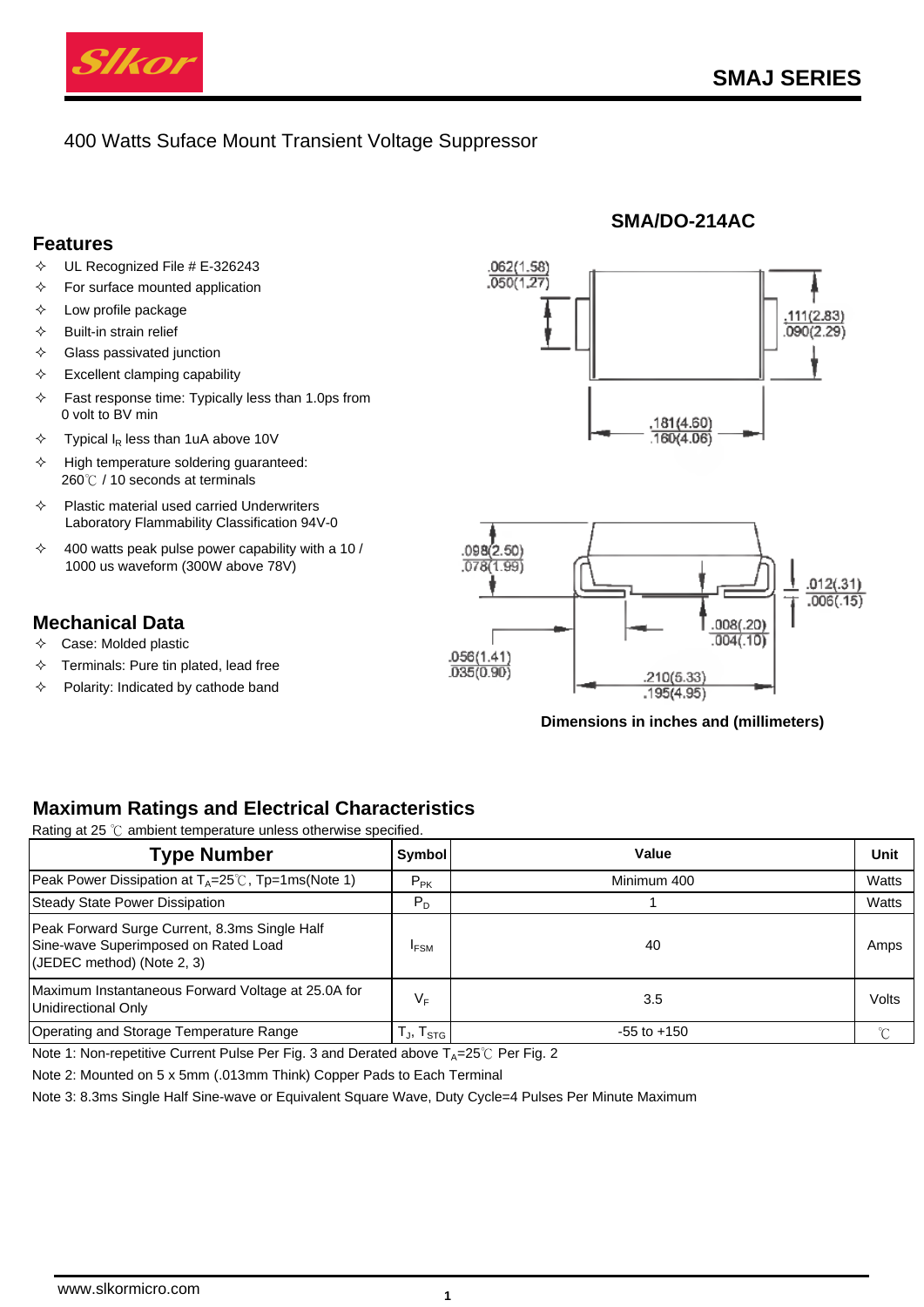

# RATINGS AND CHARACTERISTIC CURVES (SMAJ SERIES)



FIG. 3 CLAMPING POWER PULSE WAVEFORM



FIG. 5 TYPICAL JUNCTION CAPACITANCE





FIG.2 PULSE DERATING CURVE

FIG. 4 MAXIMUM NON-REPETITIVE FORWARD SURGE CURRENT UNIDIRECTIONAL ONLY

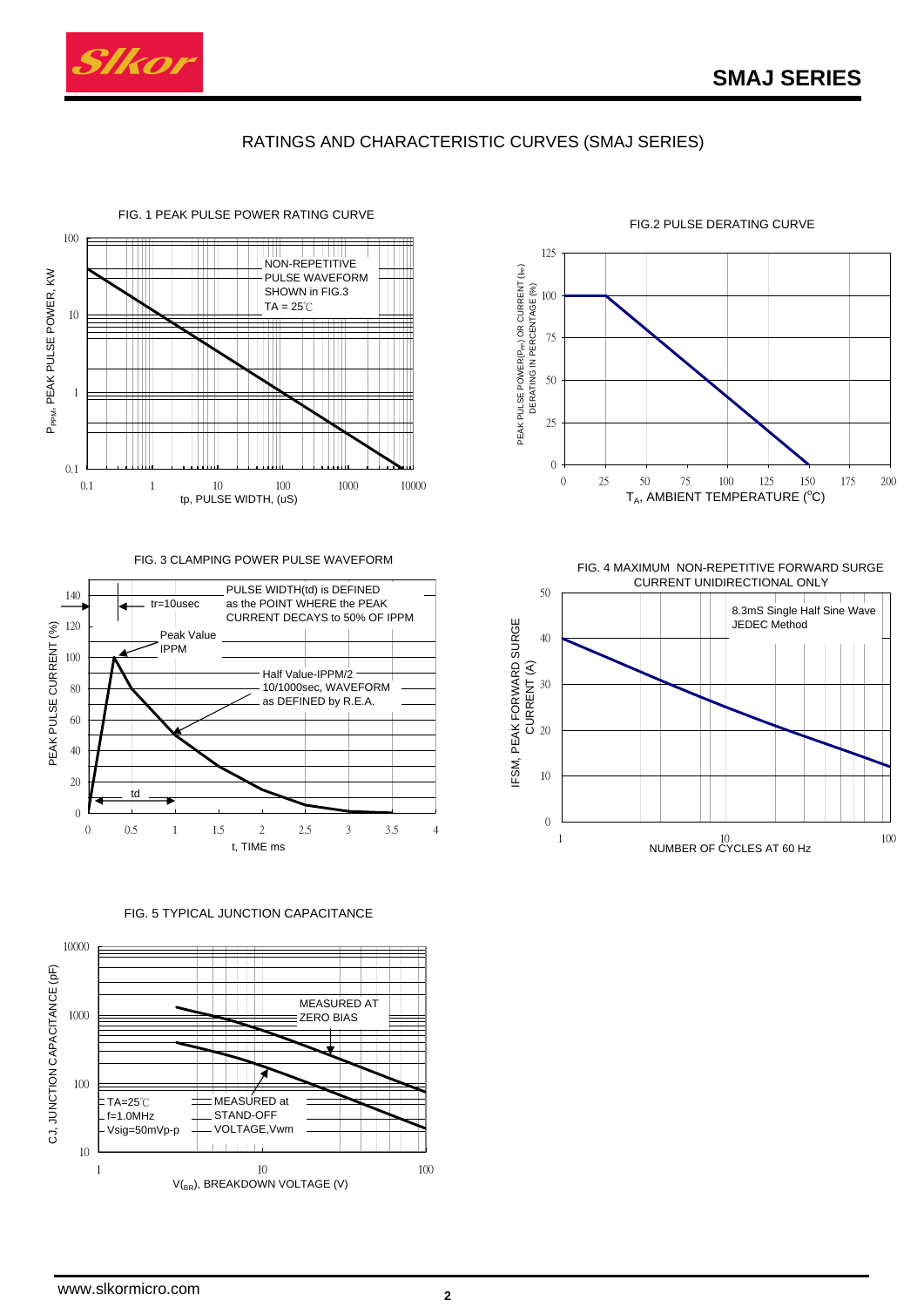

|                |           | Working         |                   | <b>Breakdown Voltage</b> | Test    | Maximum         | Maximum              | Maximum         |
|----------------|-----------|-----------------|-------------------|--------------------------|---------|-----------------|----------------------|-----------------|
|                | Device    | Peak            | VBR(V)<br>at $IT$ |                          | Current | Clamping        | Peak Pulse           |                 |
| Device         | Marking   | Reverse         |                   |                          |         | Voltage at IPPM | <b>Surge Current</b> | Reverse Leakage |
|                | Code      | Voltage         |                   |                          | IT      | Vc(V)           | I <sub>PPM</sub>     | $@V_{WM}$       |
|                |           | V <sub>WM</sub> | Min               | Max                      | (mA)    | (Note5)         | (A)(Note5)           | ID (uA)         |
| <b>SMAJ5.0</b> | AD        | 5               | 6.4               | 7.3                      | 10      | 9.6             | 41.7                 | 800             |
| SMAJ5.0A       | AE        | 5               | 6.4               | $\overline{7}$           | 10      | 9.2             | 43.5                 | 800             |
| SMAJ6.0        | AF        | 6               | 6.67              | 8.15                     | 10      | 11.4            | 35.1                 | 800             |
| SMAJ6.0A       | AG        | 6               | 6.67              | 7.37                     | 10      | 10.3            | 38.8                 | 800             |
| SMAJ6.5        | AH        | 6.5             | 7.22              | 8.82                     | 10      | 12.3            | 32.5                 | 500             |
| SMAJ6.5A       | AΚ        | 6.5             | 7.22              | 7.98                     | 10      | 11.2            | 35.7                 | 500             |
| <b>SMAJ7.0</b> | AL        | $\overline{7}$  | 7.78              | 9.51                     | 10      | 13.3            | 30.1                 | 200             |
| SMAJ7.0A       | AM        | $\overline{7}$  | 7.78              | 8.6                      | 10      | 12.0            | 33.3                 | 200             |
| <b>SMAJ7.5</b> | AN        | 7.5             | 8.33              | 10.30                    | 1.0     | 14.3            | 28.0                 | 100             |
| SMAJ7.5A       | AP        | 7.5             | 8.33              | 9.21                     | 1.0     | 12.9            | 31.0                 | 100             |
| <b>SMAJ8.0</b> | AQ        | 8               | 8.89              | 10.9                     | 1.0     | 15.0            | 26.7                 | 50.0            |
| SMAJ8.0A       | AR        | 8               | 8.89              | 9.83                     | 1.0     | 13.6            | 29.4                 | 50.0            |
| <b>SMAJ8.5</b> | AS        | 8.5             | 9.44              | 11.5                     | 1.0     | 15.9            | 25.2                 | 10.0            |
| SMAJ8.5A       | AT        | 8.5             | 9.44              | 10.4                     | 1.0     | 14.4            | 27.8                 | 10.0            |
| SMAJ9.0        | AU        | 9               | 10                | 12.2                     | 1.0     | 16.9            | 23.7                 | 5.0             |
| SMAJ9.0A       | AV        | 9               | 10                | 11.1                     | 1.0     | 15.4            | 26.0                 | 5.0             |
| SMAJ10         | AW        | 10              | 11.1              | 13.6                     | 1.0     | 18.8            | 21.3                 | 5.0             |
| SMAJ10A        | АX        | 10              | 11.1              | 12.3                     | 1.0     | 17.0            | 23.5                 | 5.0             |
| SMAJ11         | AY        | 11              | 12.2              | 14.9                     | 1.0     | 20.1            | 19.9                 | 5.0             |
| SMAJ11A        | AZ        | 11              | 12.2              | 13.5                     | 1.0     | 18.2            | 22.0                 | 5.0             |
| SMAJ12         | <b>BD</b> | 12              | 13.3              | 16.3                     | 1.0     | 22.0            | 18.2                 | 5.0             |
| SMAJ12A        | ВE        | 12              | 13.3              | 14.7                     | 1.0     | 19.9            | 20.1                 | 5.0             |
| SMAJ13         | BF        | 13              | 14.4              | 17.6                     | 1.0     | 23.8            | 16.8                 | 5.0             |
| SMAJ13A        | BG        | 13              | 14.4              | 15.9                     | 1.0     | 21.5            | 18.6                 | 5.0             |
| SMAJ14         | BH        | 14              | 15.6              | 19.1                     | 1.0     | 25.8            | 15.5                 | 5.0             |
| SMAJ14A        | ΒK        | 14              | 15.6              | 17.2                     | 1.0     | 23.2            | 17.2                 | 5.0             |
| SMAJ15         | <b>BL</b> | 15              | 16.7              | 20.4                     | 1.0     | 26.9            | 14.9                 | 5.0             |
| SMAJ15A        | <b>BM</b> | 15              | 16.7              | 18.5                     | 1.0     | 24.4            | 16.4                 | 5.0             |
| SMAJ16         | BN        | 16              | 17.8              | 21.8                     | 1.0     | 28.8            | 13.9                 | 5.0             |
| SMAJ16A        | BP        | 16              | 17.8              | 19.7                     | 1.0     | 26.0            | 15.4                 | 5.0             |
| SMAJ17         | BQ        | 17              | 18.9              | 23.1                     | 1.0     | 30.5            | 13.1                 | 5.0             |
| SMAJ17A        | BR        | 17              | 18.9              | 20.9                     | 1.0     | 27.6            | 14.5                 | 5.0             |
| SMAJ18         | BS        | 18              | 20                | 24.4                     | 1.0     | 32.2            | 12.4                 | 5.0             |
| SMAJ18A        | BT        | 18              | 20                | 22.1                     | 1.0     | 29.2            | 13.7                 | 5.0             |
| SMAJ20         | <b>BU</b> | 20              | 22.2              | 27.1                     | 1.0     | 35.8            | 11.2                 | 5.0             |
| SMAJ20A        | <b>BV</b> | 20              | 22.2              | 24.5                     | 1.0     | 32.4            | 12.3                 | 5.0             |
| SMAJ22         | <b>BW</b> | 22              | 24.4              | 29.8                     | 1.0     | 39.4            | 10.2                 | 5.0             |
| SMAJ22A        | ВX        | 22              | 24.4              | 26.9                     | 1.0     | 35.5            | 11.3                 | 5.0             |
| SMAJ24         | BY        | 24              | 26.7              | 32.6                     | 1.0     | 43.0            | 9.3                  | 5.0             |
| SMAJ24A        | BZ        | 24              | 26.7              | 29.5                     | 1.0     | 38.9            | 10.3                 | 5.0             |
| SMAJ26         | CD        | 26              | 28.9              | 35.3                     | 1.0     | 46.6            | 8.6                  | 5.0             |
| SMAJ26A        | СE        | 26              | 28.9              | 31.9                     | 1.0     | 42.1            | 9.5                  | 5.0             |
| SMAJ28         | СF        | 28              | 31.1              | 38                       | 1.0     | 50.0            | 8.0                  | 5.0             |
| SMAJ28A        | CG        | 28              | 31.1              | 34.4                     | 1.0     | 45.4            | 8.8                  | 5.0             |
| SMAJ30         | CН        | 30              | 33.3              | 40.7                     | 1.0     | 53.5            | 7.5                  | 5.0             |
| SMAJ30A        | СK        | 30              | 33.3              | 36.8                     | 1.0     | 48.4            | 8.3                  | 5.0             |
| SMAJ33         | CL        | 33              | 36.7              | 44.9                     | 1.0     | 59.0            | 6.8                  | 5.0             |
| SMAJ33A        | СM        | 33              | 36.7              | 40.6                     | 1.0     | 53.3            | 7.5                  | 5.0             |
| SMAJ36         | СN        | 36              | 40                | 48.9                     | 1.0     | 64.3            | 6.2                  | 5.0             |
| SMAJ36A        | СP        | 36              | 40                | 44.2                     | 1.0     | 58.1            | 6.9                  | 5.0             |
| SMAJ40         | CQ        | 40              | 44.4              | 54.3                     | 1.0     | 71.4            | 5.6                  | 5.0             |
| SMAJ40A        | CR        | 40              | 44.4              | 49.1                     | 1.0     | 64.5            | 6.2                  | 5.0             |
| SMAJ43         | СS        | 43              | 47.8              | 58.4                     | 1.0     | 76.7            | 5.2                  | 5.0             |
|                |           |                 |                   |                          |         |                 |                      |                 |
| SMAJ43A        | СT        | 43              | 47.8              | 52.8                     | 1.0     | 69.4            | 5.8                  | 5.0             |

# ELECTRICAL CHARACTERISTICS (TA=25℃ unless otherwise noted)